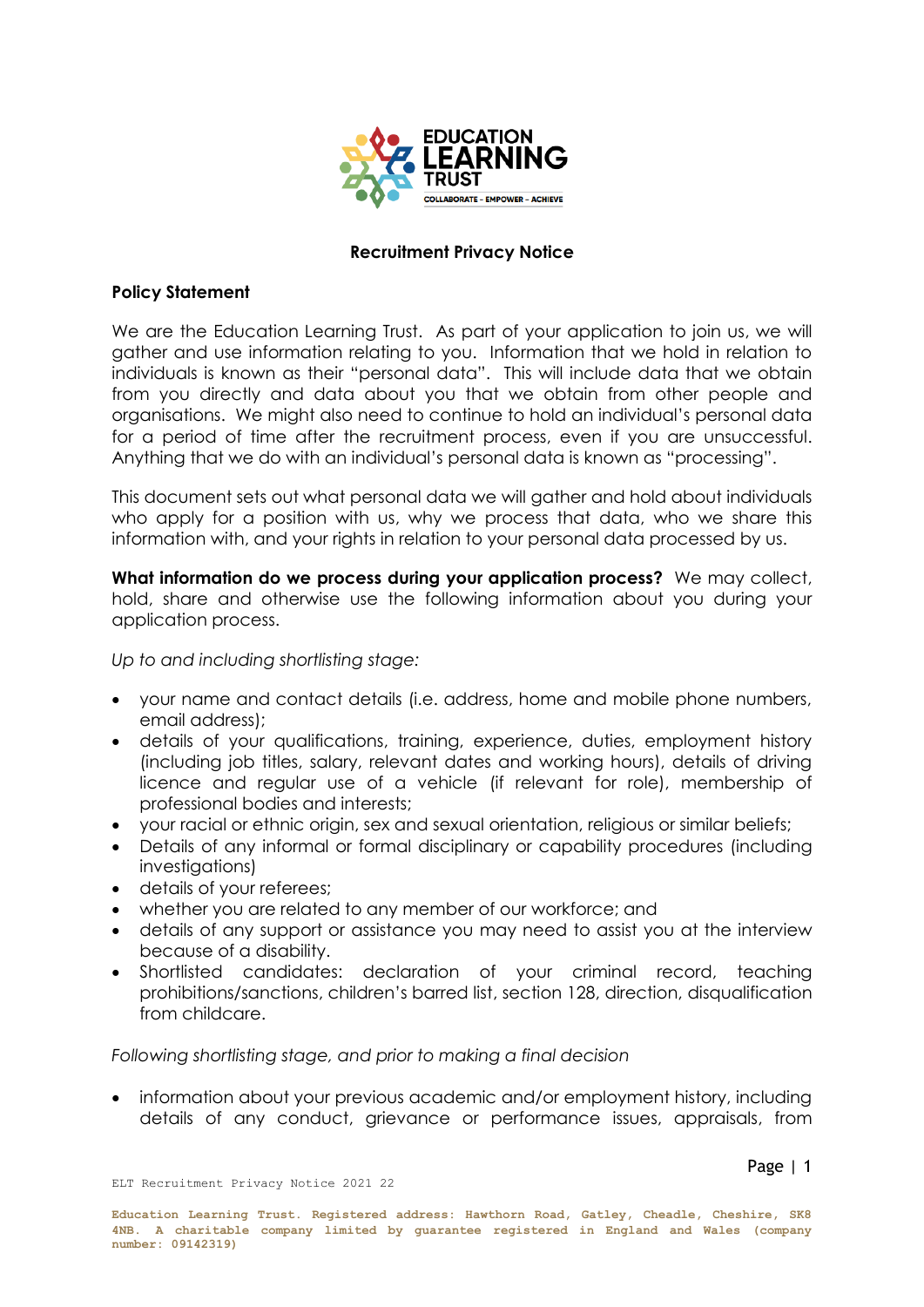references obtained about you from previous employers and/or education providers;\*

- confirmation of your academic and professional qualifications (including seeing a copy of certificates);\*
- information via the DBS process, regarding your criminal record, in criminal records certificates (CRCs) and enhanced criminal records certificates (ECRCs), whether you are barred from working in regulated activity;\*
- your nationality and immigration status and information from related documents, such as your passport or other identification and immigration information;\*
- medical check to indicate fitness to work; which is organised via our payroll provider.
- a copy of your passport (or other appropriate documentation to prove your right to work in the UK, as listed on the Home Office list);\*
- if you are a teacher, we will check the Teaching Regulation Agency (TRA) about your teacher status, whether you are subject to a prohibition from teaching order and any other relevant checks;
- If you are applying for a management position, a Section 128 direction check will be carried out. \*

You are required (by law or in order to enter into your contract of employment) to provide the categories of information marked (\*) above to us to enable us to verify your right to work and suitability for the position. Without providing us with this information, or if the information is not satisfactory, then we will not be able to proceed with any offer of employment.

If you are employed by us, the information we collect will be included on our Single Central Record. In this scenario, a further privacy notice in relation to data we collect, process, hold and share about you during your time with us, will be issued to you.

**Where do we get information from about during your application process?**  Depending on the position that you have applied for, we may collect this information from you, your referees (details of whom you will have provided), your education provider, any relevant professional body, the Disclosure and Barring Service (DBS), TRA and the Home Office, during the recruitment process.

Why do we use this information? We will process your personal data during your application process for the purpose of complying with legal obligations, carrying out tasks, which are in the public interest, and taking steps with a view to entering into an employment contract with you. This includes:

- to assess your suitability for the role you are applying for;
- to take steps to enter into a contract with you;
- to check that you are eligible to work in the United Kingdom or that you are not prohibited from teaching; and
- so that we are able to monitor applications for posts in the Education Learning Trust to ensure that we are fulfilling our obligations under the public sector equality duty under the Equality Act 2010.